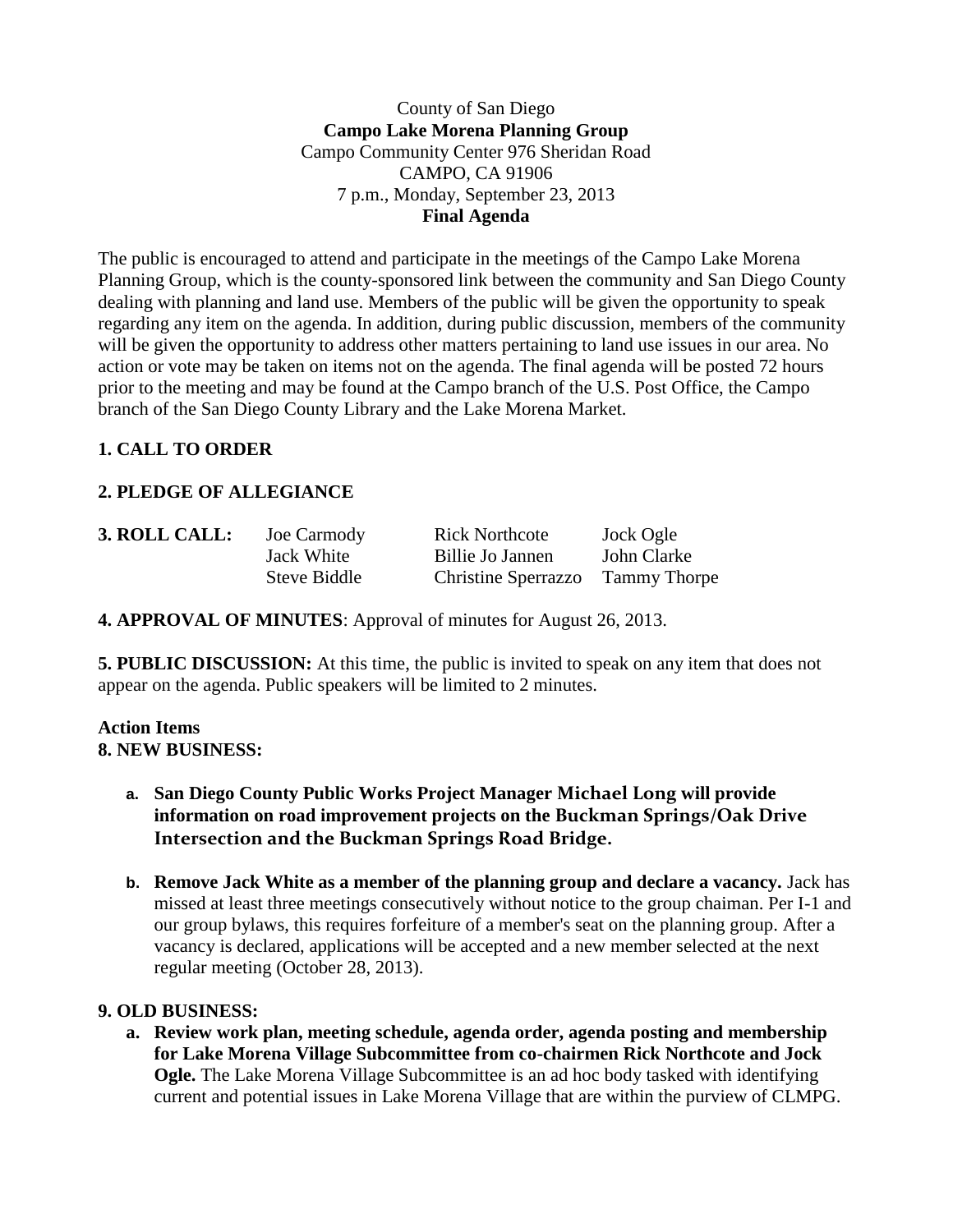The subcommittee will report back to the planning group monthly and will timely notify the chairman of any items that should be placed on the planning group agenda for review or action. The subcommittee will operate through February 2014, at which time the group will review whether it should be continued.

**b. Review information obtained from county staff regarding the Star Ranch project application and EIR, and either establish working subcommittees or appoint individuals as needed to track and analyze information from the project documents.** Specific issues include groundwater, sewer plant proposal, traffic/air impacts and economic impacts to the community. Subcommittees will be tasked with developing EIR comments and proposed recommendations for consideration by the whole group.

# **6. CORRESPONDENCE AND ANNOUNCEMENTS**

- **a. Bob Shea will update us on what he has learned about the low-flying military helicopters.** The planning group sent a letter to Congressman Duncan Hunter asking that the issue be looked into. His office referred us to Juan Vargas, who is our new congressman. We were told that they could only respond to individuals.
- **b. The Star Ranch vesting and landscape architecture maps** will be available for public perusal at all of our meetings, beginning this month. The map package consists of 23 pages of full-sized maps. The electronic maps sent to us by staff after the last meeting are outdated and incorrect.
- **c. Notice of Preparation of a DEIR for Highway 94 road improvements to serve the casino complex proposed for the Jamul Indian Village (multi-story casino, wastewater treatment plant, fire station and two parking structures**). The road projects, which will include realignment of Highway 94 and restructuring of one of five alternatives for access to the casino, is the only element under review in this notice. Public comment is being accepted on what the EIR should include in both scope and content. The public may address questions to the Caltrans Public Information Office via email at [ct.public.information.D11@dot.ca.gov](http://jacjamul.com/ct.public.information.D11@dot.ca.gov)**,** or by phone at (619) 688-6670. Written comments on this project may be sent to: David Nagy, Chief, Environmental Analysis, Branch B, 4050 Taylor Street, MS 242, San Diego, California 92110. The notice did not include a deadline date for comments, but suggested that recipients should respond "not later than 30 days after receipt this notice." A scoping meeting was held on Sept. 17.
- **d. Tentative agenda, San Diego County Traffic Advisory Committee**. The committee met on Sept. 13.
- **e. Agenda for the Sept. 19 San Diego County Land Development Performance Review Committee.** The stated mission of this committee is "...*to work with county staff to develop meaningful performance measures that capture project timelines and costs to demonstrate efficiencies gained over time through process improvements.*" The committee meets at the County Operations Center, 5510 Overland Drive, San Diego, CA 92123, 3rd Floor, Drake Conference Room. The group met on Sept. 19.